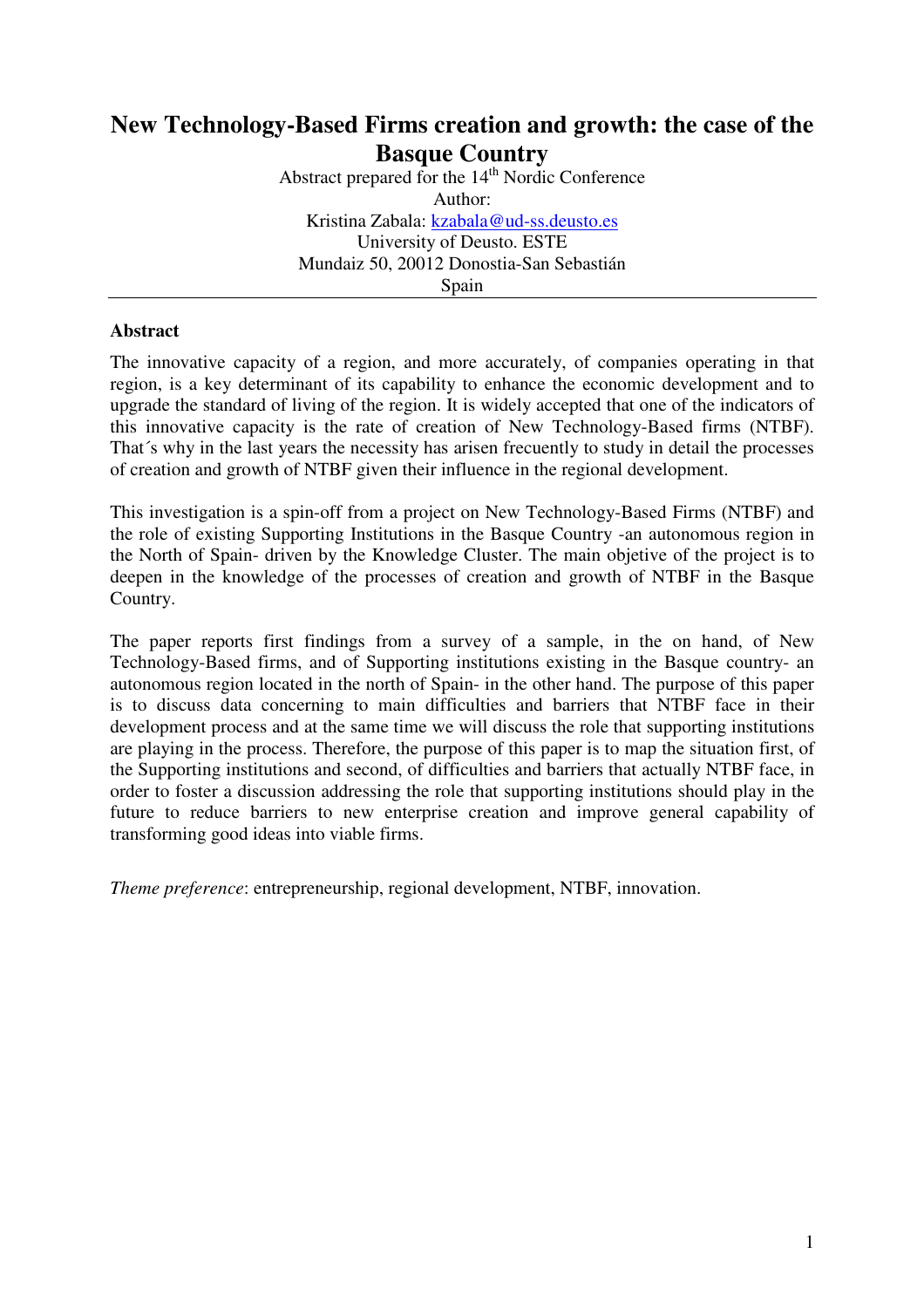# **Introduction**

The nurturing of small firm formation and growth has become increasingly important to the health of developed economies in general, and to the creation of new innovative industrial sectors in particular. For instance, the Basque Government, in its Science and Technology plan (2001-2004) pointed at the importance of developing more knowledge based industries and improving the capability of creating more technology-based firms. However, it is recognized that the number of New Technology-Based Firms (NTBF) created in this period of time has not met the expected objectives $<sup>1</sup>$ .</sup>

The paper reports first findings from a survey of a sample, in the on hand, of New Technology-Based firms, and of Supporting institutions existing in the Basque country- an autonomous region located in the north of Spain- in the other hand. The purpose of this paper is to discuss data concerning to main difficulties and barriers that NTBF face in their development process and at the same time we will discuss the role that supporting institutions are playing in the process. Therefore, the purpose of this paper is to map the situation first, of the Supporting institutions and second, of difficulties and barriers that actually NTBF face, in order to foster a discussion addressing the role that supporting institutions should play in the future to reduce barriers to new enterprise creation and improve general capability of transforming good ideas into viable firms<sup> $2<sup>3</sup>$ .</sup>

With this aim, the paper breaks into five sections, including the current introductory section. Based on entrepreneurship literature, in particular literature on technology-based entrepreneurship and the formation and development processes of new firms (Oakey 1995 and Oakey (ed) several volumes). In section 2 the role of Supporting Institutions is discussed as well as the main activities or programs that those institutions might carry out in order to overcome main barriers that NTBF face in each stage of the development process. The third section goes on to provide a overlook of the Basque Supporting Institutions presenting the main conclusions reached in a survey of a sample of theses institutions. Section 4 presents the situation of NTBF in the Basque Country. Special attention is given to the main barriers and difficulties that firms face in the creation stage. The final section concludes by discussing initiatives, which might improve the general capability of the system of creating more and viable new ventures.

# **The Stages of Growth of NTBF and the role of Supporting Institutions**

In the innovation system literature, the institutions of special concern in the context of development process of NTBF are often characterised as intermediary institutions (Isaksen & Remoe 2001), i.e. their primary role is to mediate or serve as brokers between different actors and provide services in order to facilitate processes of innovation and new venture formation. Science parks, Business Innovation Centres (BIC) or incubators are typical examples of these institutions. Over the last 25 years a large number of different institutions have emerged in the Basque Country, and developing this institutional structure may be regarded as an important

<sup>1</sup> According to the evaluation provided by the Technology Director of Basque Government in "Creación y gestión de Nuevas empresas de Base Tecnológica" edited by the Cluster of Knowledge in 2002.

<sup>2</sup> This paper is a spin-off from a project on "The role of Supporting Institutions in the New Technology-Based Firms formation and development" driven by the Knowledge Cluster of the Basque Country. The main objective of the project is to create knowledge on the role of supporting institutions on the process of creation and development of NTBF.

<sup>&</sup>lt;sup>3</sup> See Appendix 1 for further information on the Knowledge Cluster.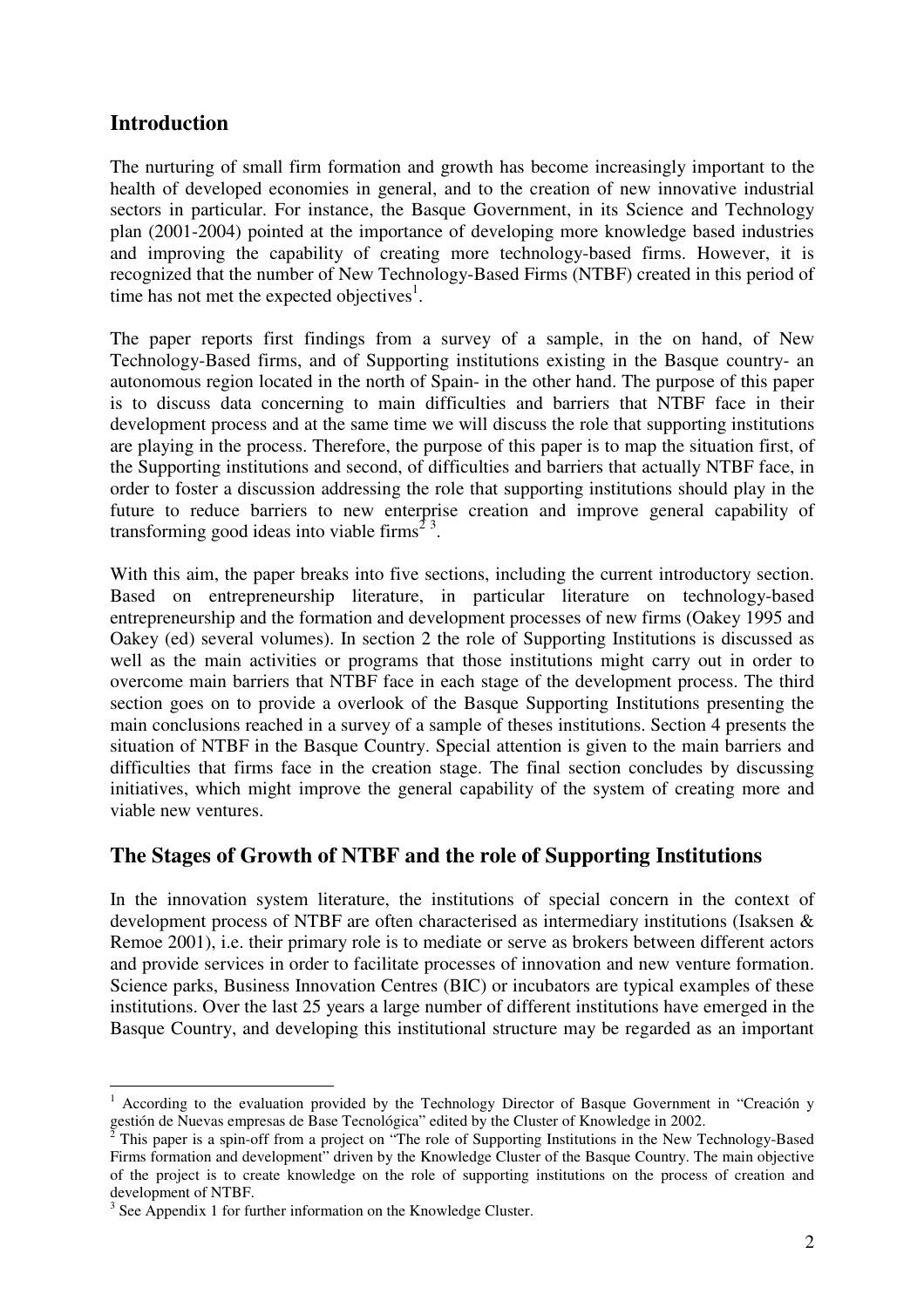part of recent innovation policy approaches. All these institutions determine the environment where NTBF operate.

The development process of NTBF can be seen a sequence of stages where entrepreneurs undergo from "initiative" to "successful development". The stage approach is a way of capturing the element of time in the analysis. Its stage can be characterized by the challenges to the entrepreneur and the key environmental factor affecting the development of a venture. Although authors seem to disagree regarding the exact number of stages, most models hypothesise that firms start entrepreneurially and evolves towards professionally administered companies.

In the following section we will discuss the dominant problems in each stage of the development process and present different programs and activities that can be applied to solve them. Although there are different ways to formulate the formation and development process of a NTBF, we will work with a four-stage growth model (Kazanjian & Drazing 1990): Conception and development, Commercialization, Growth and Stability.

#### *Stage 1: Conception and development*

The primary focus of the entrepreneur is on the product development, the securing of adequate financial backing and the identification of market opportunities. Dominant problems of NTBF at this point include construction of a product prototype and selling of the business idea to investors. In this stage, there are many problems or barriers related to conception that reduce the chance for new ventures. Barriers related to:

- $\triangleright$  Lack of opportunities
- $\triangleright$  Lack of well qualified entrepreneurs
- $\triangleright$  Lack of entrepreneurial culture

The existence of the above mentioned problems is what it has taken to different Administrations and Governments worldwide to try to attack its causes, giving rise to activities or programs of the following type:

- $\triangleright$  Market oriented programs: market deregulation, government purchase programs that prioritize products of high technology, etc.
- Entrepreneurs-supply oriented programs: attraction of entrepreneurs of other regions or countries, creation of pleasant scientific environments to work in (i.e. technology parks…)
- $\triangleright$  Knowledge enhancement oriented programs: upgrading university capacity and Technological Centres, Supporting programs for the development of new industrial sectors based on emergent technologies, etc.
- $\triangleright$  Awareness and education programs: oriented to the diffusion of good practices and promotion of the entrepreneurship.

Developing the new idea includes writing a business plan that evaluates all aspects of the economic viability of the business venture including a description and analysis of the business prospects. The business plan is a document that serves simultaneously, like internal mechanism of validation of the feasibility of the project and as later instrument to search for external support (i.e. financial or technical support). In this stage the main difficulties that can arise are related, fundamentally, to the lack of management experience due to the scientific or technical profile of the entrepreneur (i.e. legislation, marketing, accounting, etc). Activities or programs that can help overcoming these problems are related to: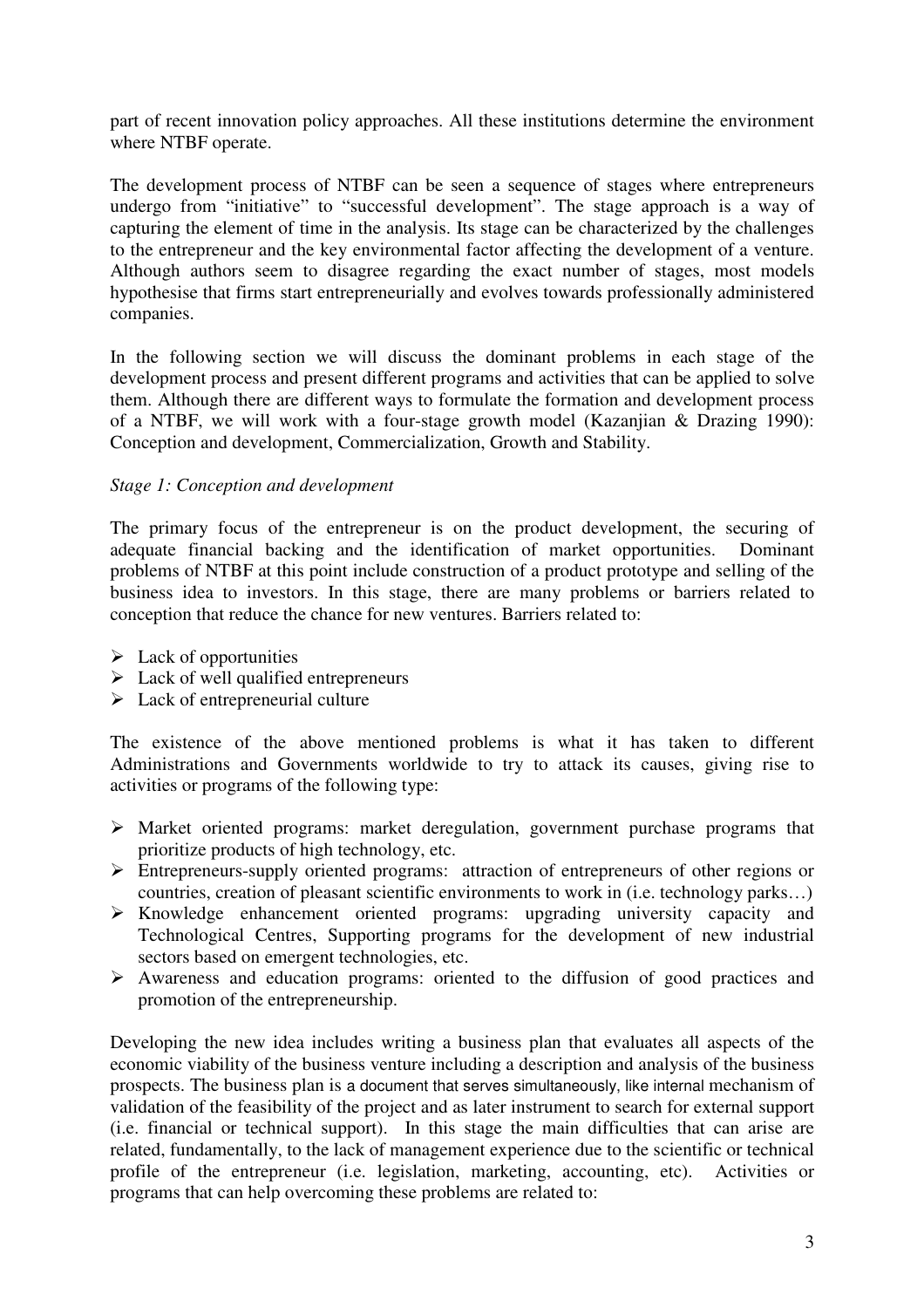- $\triangleright$  Programs to advise and to guide the entrepreneur in the process of elaboration of the business plan
- $\triangleright$  Programs to facilitate the participation of external experts in the process
- $\triangleright$  Access to adequate financial resources like pre-seed and seed capital

#### *Stage 2: Commercialization*

During the commercialization stage, the major focus of new ventures is on commercializing the product itself. The dominant problems at this point include acquiring adequate facilities, establishing a vendor network, and developing product support capability. All this ends at a series of typical problems as the following ones:

Some of the programs carried out by the different administrations are oriented to:

- $\triangleright$  Simplify proceedings for the creation of a new company
- $\triangleright$  Accessibility to different resources (financial and facilities) and services in advantageous conditions.
- $\triangleright$  Training entrepreneurs to enable them its new challenges
- $\triangleright$  Creating incubators which are organised in order to support and facilitate processes of enterprise creation

#### *Stage 3: Growth*

The growth stage is characterized by high growth in both sales and employees. The major problems of the firm at this stage are to produce, sell, and distribute the product in volume while attaining profitability. Important barriers are related to the lack of financial resources to maintain the rapid growth of the enterprise and difficulties in managing internally the effects of the growth (manual managerial procedures are no longer suitable when the size of the company increases). Programs to overcome above-mentioned problems have to do with:

- > Training entrepreneurs in new managing techniques; special attention to internationalization.
- $\triangleright$  Processes of clustering companies of the same industry in order to facilitate the interchange of experiences and best practices
- $\triangleright$  Access to financial resources

#### *Stage 4: Stability*

The growth rate of the firm slows to a level consistent with market growth. The major problems of the firm at this point are to maintain growth momentum and market position. Therefore the entrepreneur should focus on the introduction of second-generation product for acquiring new opportunities and the expansion of the business into new geographic territories and markets. Therefore the programs that can be carried out have to do with:

- $\triangleright$  Enhancing the innovative capacity of firms.
- $\triangleright$  Facilitating their internationalization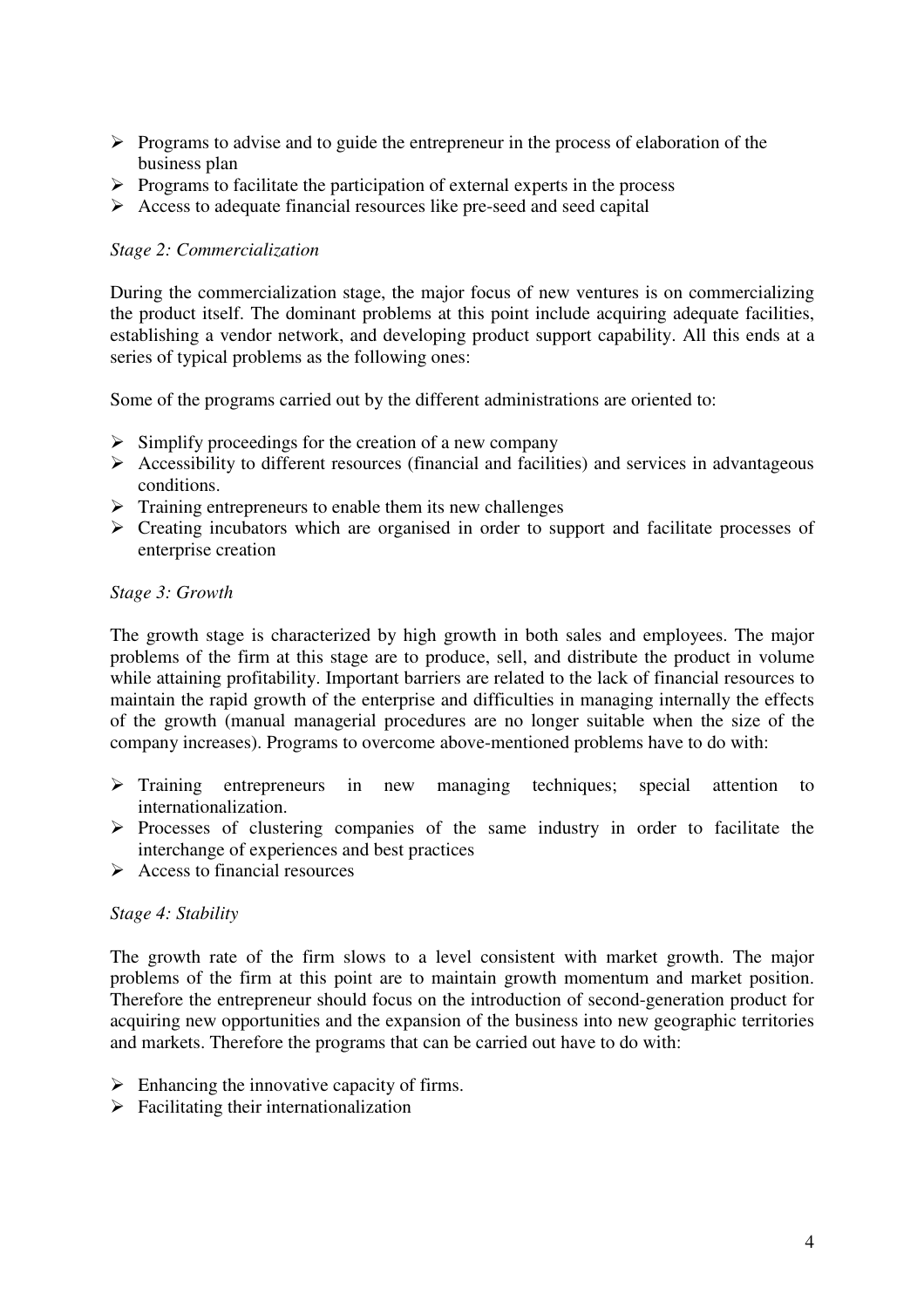# **Empirical research**

In this section we aim to give a description of the situation in the Basque Country, in one hand, of Supporting Institutions, and of NTBF in the other hand.

#### **Characteristics of Supporting Institutions for NTBF in the Basque Country**

Over the last two decades a large number of different institutions have emerged in the Basque Country, which determine the environment where NTBF operate. The main function of these institutions is to provide specific services in order to facilitate the development of the new business activity. In this section we aim to map the type of services that each institution offer to NTBF. In this context, 86 different intermediary institutions have been identified, as it is shown in Table 1:

| <b>Supporting institutions</b>         | Number |
|----------------------------------------|--------|
| <b>Research and Technology Centres</b> | 50     |
| <b>Universities</b>                    |        |
| <b>Business Innovation Centres</b>     | 5      |
| Technology parks                       | 4      |
| Public administration                  | 4      |
| <b>Consultancy firms</b>               | 10     |
| Financial entities                     | 9      |
| <b>TOTAL</b>                           | 86     |

Table 1: Number of Supporting Institutions

We should point out that Research and Technology Centres dominate the structure of supporting institutions.

The following section is based on data obtained through a survey of a representative sample on Supporting Institutions located in the Basque Country. The data set consists of 39 Supporting Institutions; the sample is cross sectional as it is s shown in Figure 1.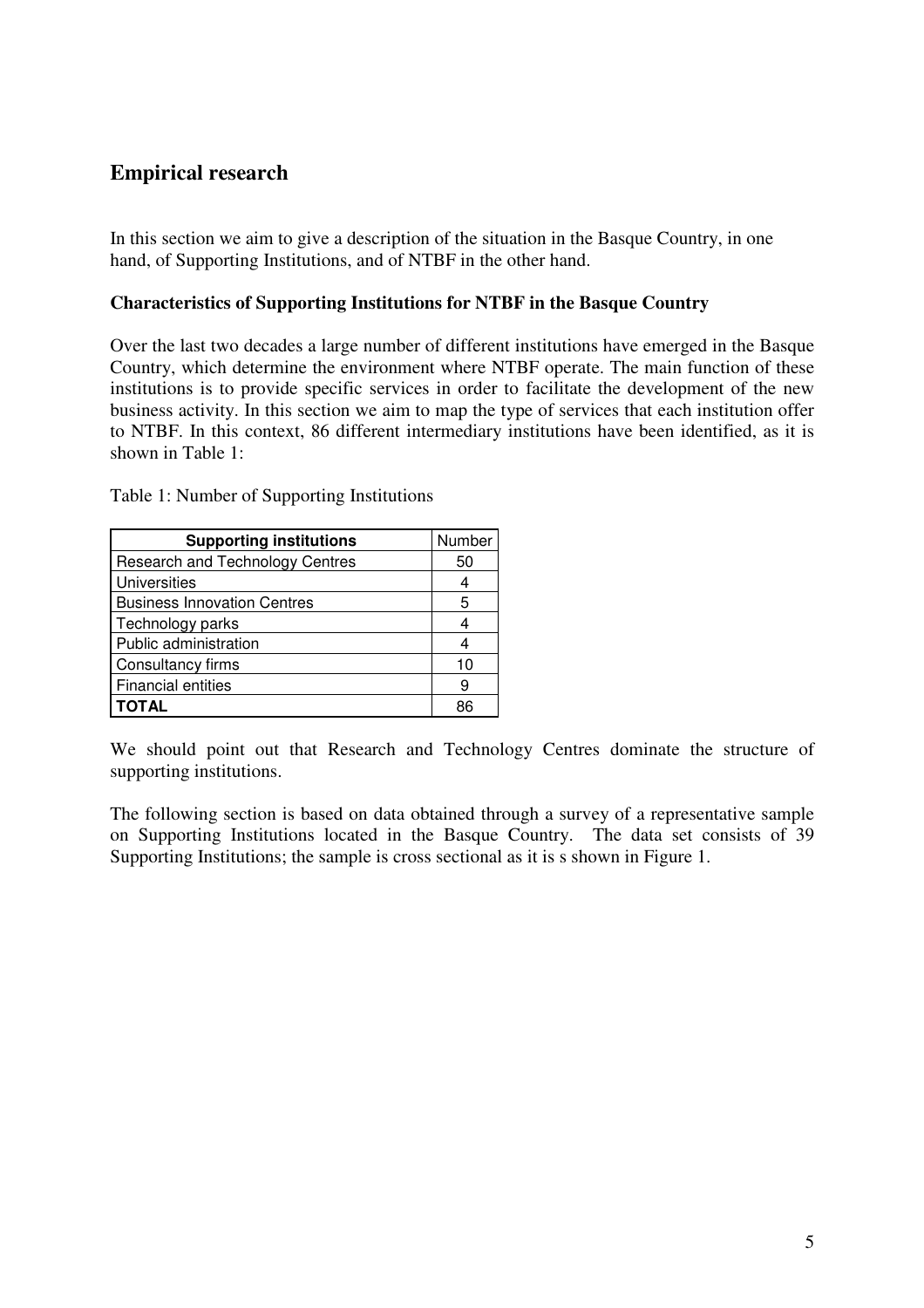

Figure 1: Breakdown of Supporting Instructions in the sample

Figure 2 shows a breakdown of services offered by the different Supporting Institutions. In general the mentioned institutions all offer an ample variety of services, though some of them stand out in a particular service.

Figure 2: Services provided by Supporting Institutions

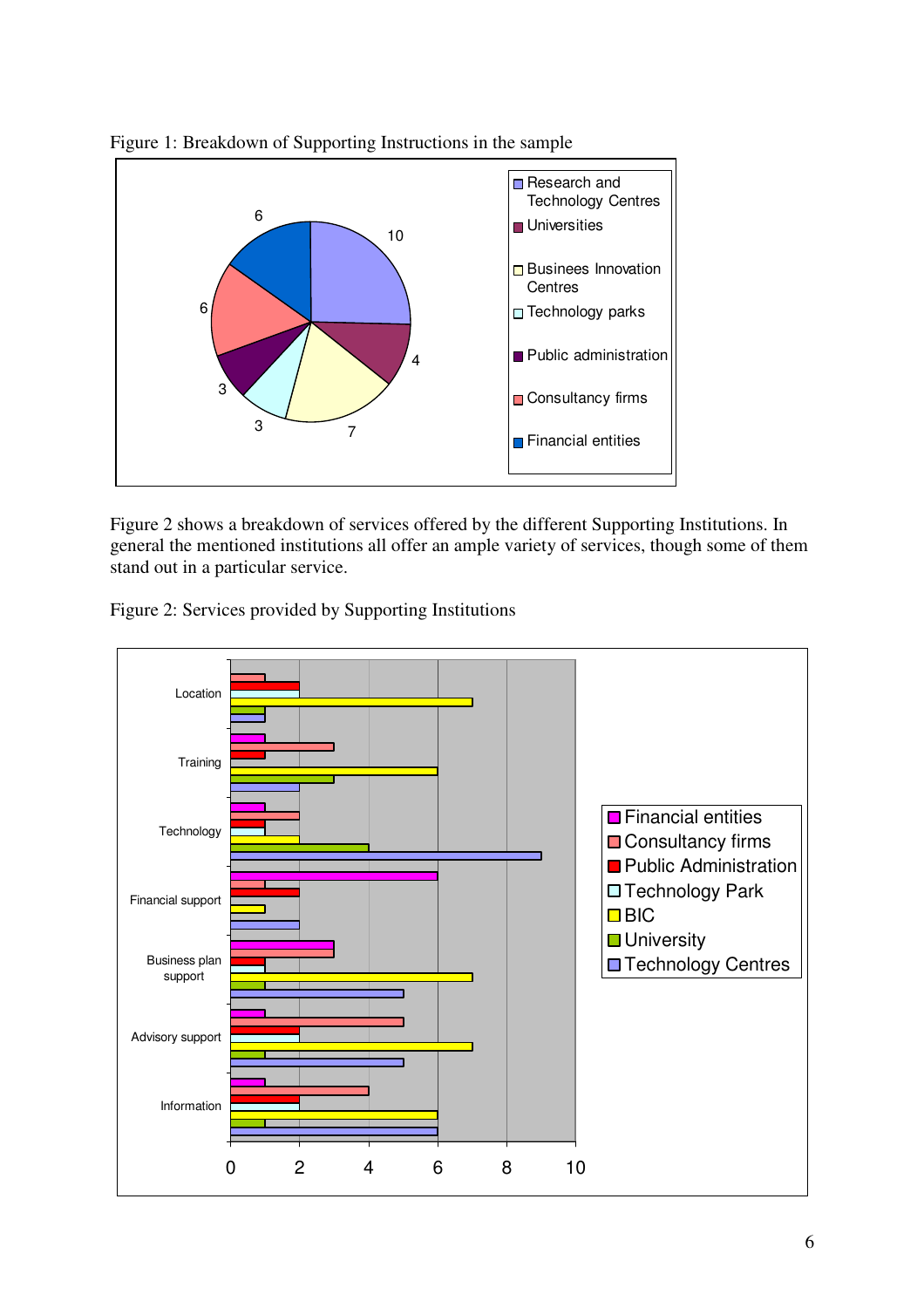- **Information and support:** Research and Technology Centres, Public Administration and BIC are mainly offering this kind of services
- **Advisory support in the development process:** i.e. advise in the paperwork that has to be done to create a new enterprise. All the institutions supply this kind of service although BIC play an important role in this sense.
- **Business plan:** basically consist on the advice during writing down the business plan. BIC and Technology Centres stands out in these kind of activities
- **Financial support:** mainly given by Financial entities and Public administration
- **Technology support:** Technology Centres and University are the most remarkable offer providers.
- **Training:** it is very important the role that are playing BICs on the training of entrepreneurs, followed by University and Consultancy firms
- **Location and facilities:** this kind of services are mainly offered by Technology parks and BICs

### **Conclusion**

- $\triangleright$  Over the last decades a large number of different institutions have emerged and developing this institutional structure may be regarded an important effort done by Basque Government in order to improve general environmental conditions where NTBF operate
- $\triangleright$  The Supporting Institutions for NTBF in the Basque Country is ample, as much by the number of agents implied as by the type of services that they offer. These services cover a large range of necessities that NTBF face. Despite improvement points are detected, since NTBF continues having important problems related to financing and commercialization, most of the times due to technician profile or to the lack of business expertise of the entrepreneurial team.
- There is also a need for a greater coordination and network among the agents involved in order to reduce existing rivalry among them, i.e. increasing the specialization of each one in a type of services.
- $\triangleright$  Supporting activities display a smaller intensity as the company becomes bigger. It might be a gap between firm's necessities and offered services by support institution that should be taken in account while defining future supporting programs.
- $\triangleright$  It is necessary to deepen in the collaboration and networking among all the agents concerned in the creation and development process: already existing NTBF, Technology centres, universities and so on

#### **The situation of NTBF in the Basque Country**

In this section we aim to discuss data concerning to main difficulties and barriers that NTBF face in their development process. The data set consists of 43 Basque NTBF that responded positively to a questionnaire that allowed to collect information related to main difficulties and barriers that NTBF face in the development process<sup>4</sup>.

<sup>&</sup>lt;sup>4</sup> Data is not statistically significant, therefore the analysis follows a qualitative approach.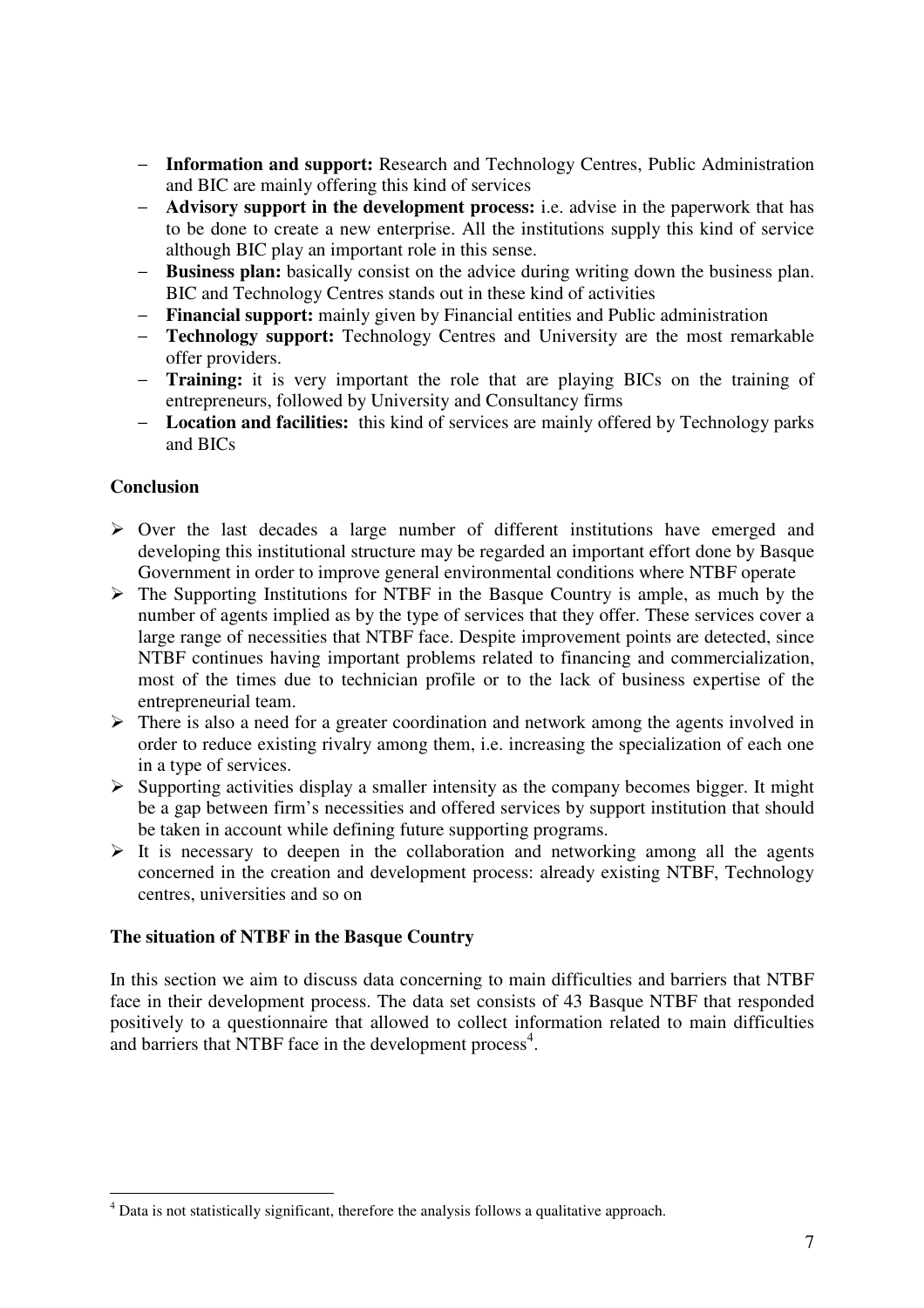Basic figures:

 $\triangleright$  More than 50% of firms in the sample belong to the ICT sector (15 ICT-software and ICT-Hardware); 8 are related to Biotechnology, 6 Manufacturing Technology; 3 Energy-Technology applications and 2 Environment (See Figure 3)



Figure 3: NTBF breakdown by industry

- $\triangleright$  The period between 2000-2005 is especially active in the appearance of new ventures, coinciding with the boom of *dotcom* companies. More of 60% of companies of the sample were created during these period of time. Biotechnology sector seems that begins to take off in the Basque Country; in fact, 7 of the 8 companies in this group were created after 2000.
- $\triangleright$  As regard the source of new ventures, nearly 50% of the NTBF in the sample has the origin in individual initiatives (20). The second group of source of new ventures are Technology Centres (8). University has gained relative importance (with 6 university spin-off in the sample). According to these results, there is still a lack of entrepreneurial culture in Basque Science and Technology system. Much effort must be done to enhance entrepreneurship in the system.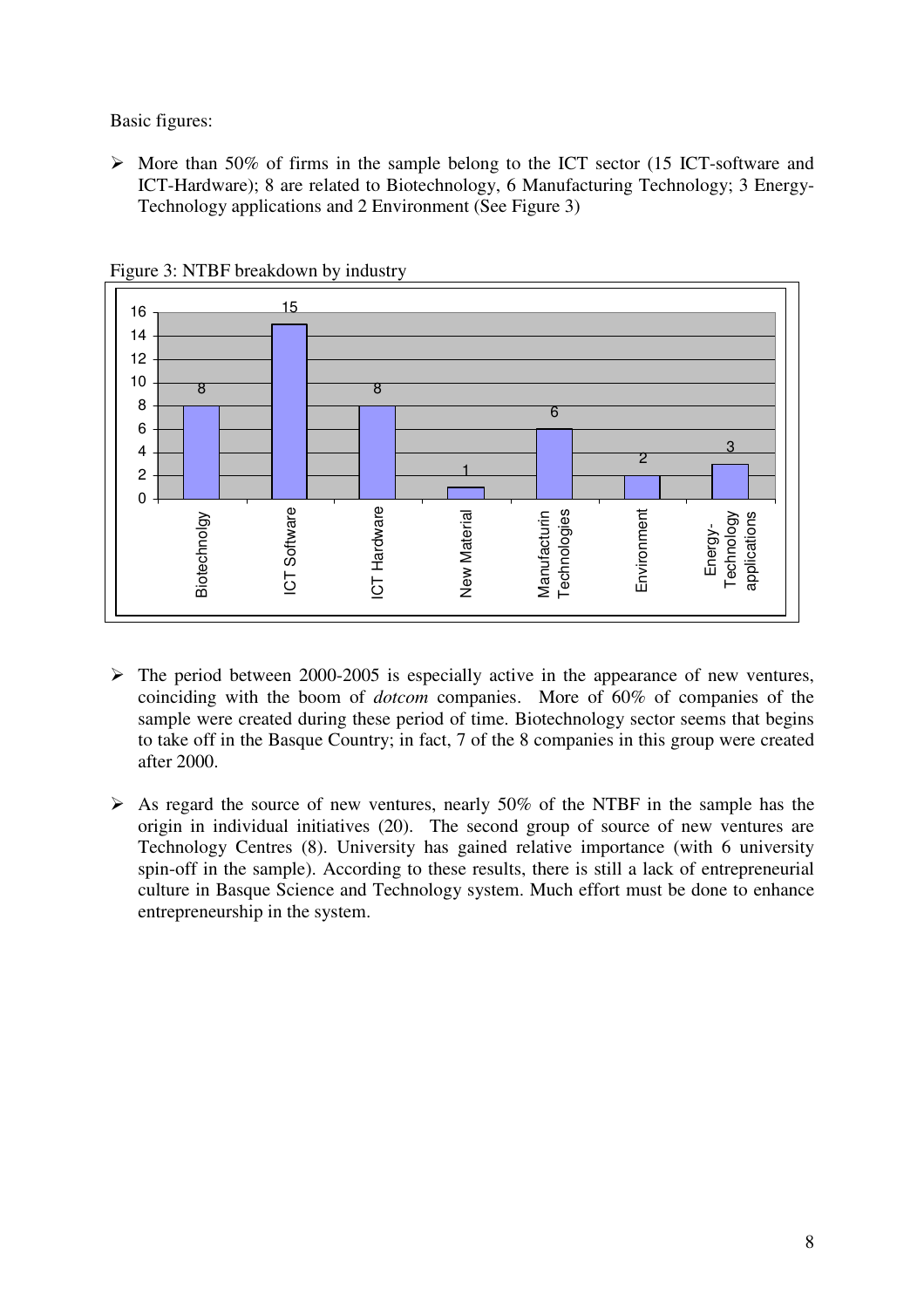



 $\triangleright$  A consolidation effect is inferred by the data on Table 2. Firms that have been on the market for a longer period show an increase in employment and turnover.

Table 2: Basic figures by date of set-up

|              | Origin      |           |           |
|--------------|-------------|-----------|-----------|
| <b>TOTAL</b> | Before 1994 | 1994-1999 | From 2000 |
|              |             |           |           |
|              |             |           |           |
|              |             |           |           |
| 43           | 5           | 10        | 28        |
| 14           | 21          | 22        | 10        |
| 1492         | 3133        | 2576      | 830       |
| 318          | 322         | 591       | 249       |
| 21%          | 10%         | 23%       | 30%       |
|              |             |           |           |

 $\triangleright$  Barriers and difficulties faced in the development process

The three main difficulties encountered are, in order of importance: lack of financial resources, barriers to commercialization and the lack of qualified human resources. More specifically:

- Barriers to financial resources are the main difficulty for 44% of the sample NTBF. The absence of risk capital and the difficulties to finance the long-term loans are some of the reasons underlined in this sense. In this first group commercialization difficulties stand out related to the lack of business expertise.
- Secondly, the most outstanding difficulty is related to the process of commercialization and the difficulties involved in reaching the market with such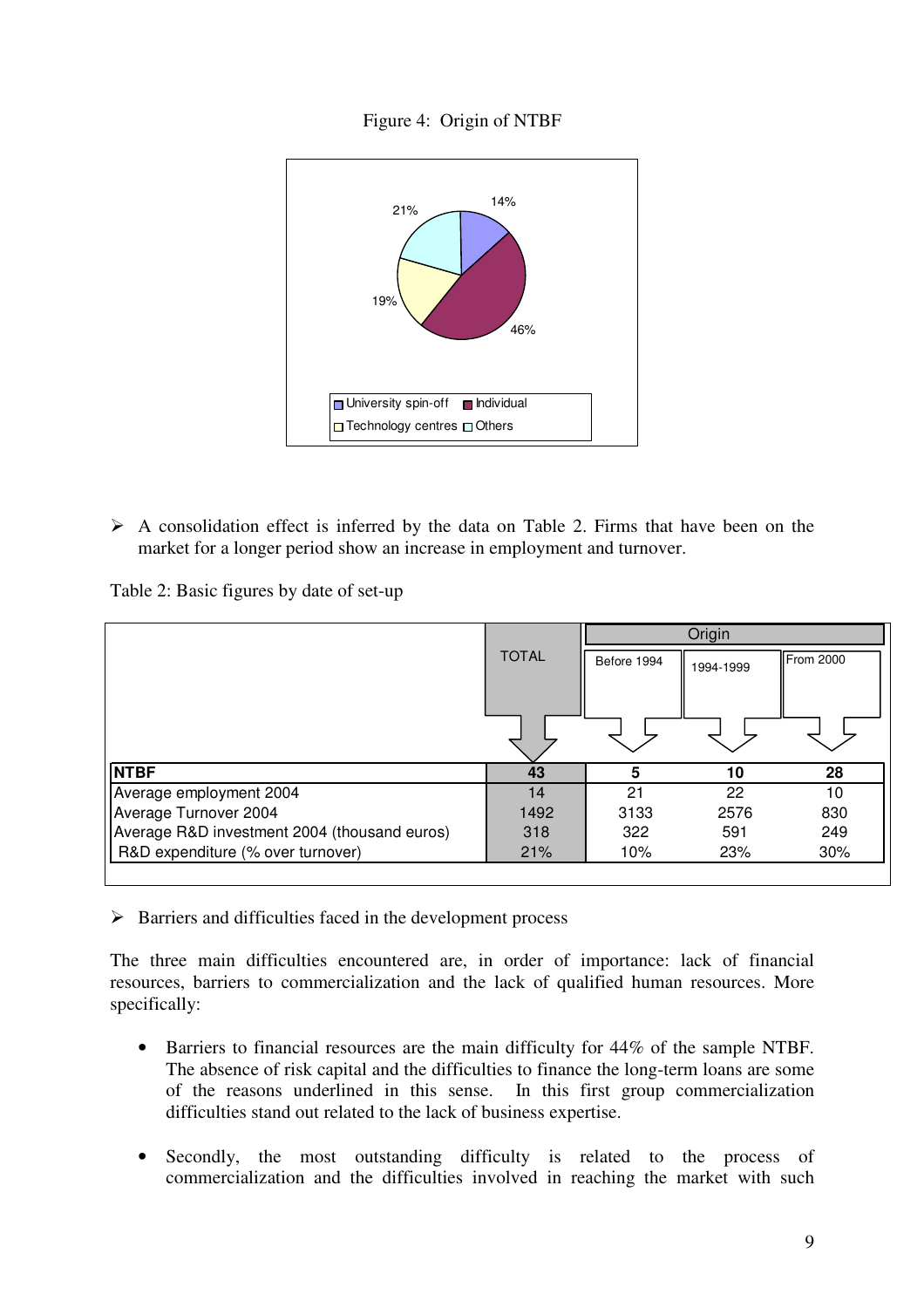innovative products, which require extra time for penetration. The lack of qualified human resources appears as an important aspect in this second group of barriers.

• Finally, the high uncertainty that NTBF face is pointed out as an important difficulty.

| <b>Difficulty 1</b>   | N. Firms | %              | <b>Difficulty 2</b>   | N. Firms | %    |
|-----------------------|----------|----------------|-----------------------|----------|------|
| Financial             | 19       | 44             | Financial             | 8        | 19%  |
| Commercialization     | 11       | 26             | Commercialization     | 12       | 28%  |
| Technology            |          | $\overline{2}$ | Technology            | 3        | 7%   |
| Paperwork             |          | 9              | Paperwork             |          | 2%   |
| Human resources.      | 4        | 9              | Human resources.      | 6        | 14%  |
| Institutional support |          | 2              | Institutional support |          | 2%   |
| Location, facilities  |          | 2              | Location, facilities  |          | 2%   |
| <b>Others</b>         | 2        | 5              | <b>Others</b>         | 11       | 26%  |
| Total                 | 43       | 100            | Total                 | 43       | 100% |

Table 3: Barriers in the development process

| <b>Difficulty 3</b>     | <b>N. Firms</b> | %    |
|-------------------------|-----------------|------|
| Financial               | 6               | 14%  |
| Commercialization       | 5               | 12%  |
| Human resources         | 5               | 12%  |
| Institutional support   |                 | 2%   |
| <b>High uncertainty</b> | 8               | 19%  |
| Other                   | 13              | 30%  |
| <b>NR</b>               | 5               | 12%  |
| Total                   | 43              | 100% |

- $\triangleright$  Key factors in the creation phase
	- In the first place, 51% of the NTBF consider the entrepreneurial team characteristics as the main key factor. Level of motivation, drive and personal effort devoted to the project are outstanding aspects underlined by the companies.
	- Secondly, a third of the companies considers the institutional support as a key aspect
	- The answers referred to the third key aspect are diverse. Figures emphasize the importance of having a well-defined target market and mastering the technology used, in addition to the institutional support provided.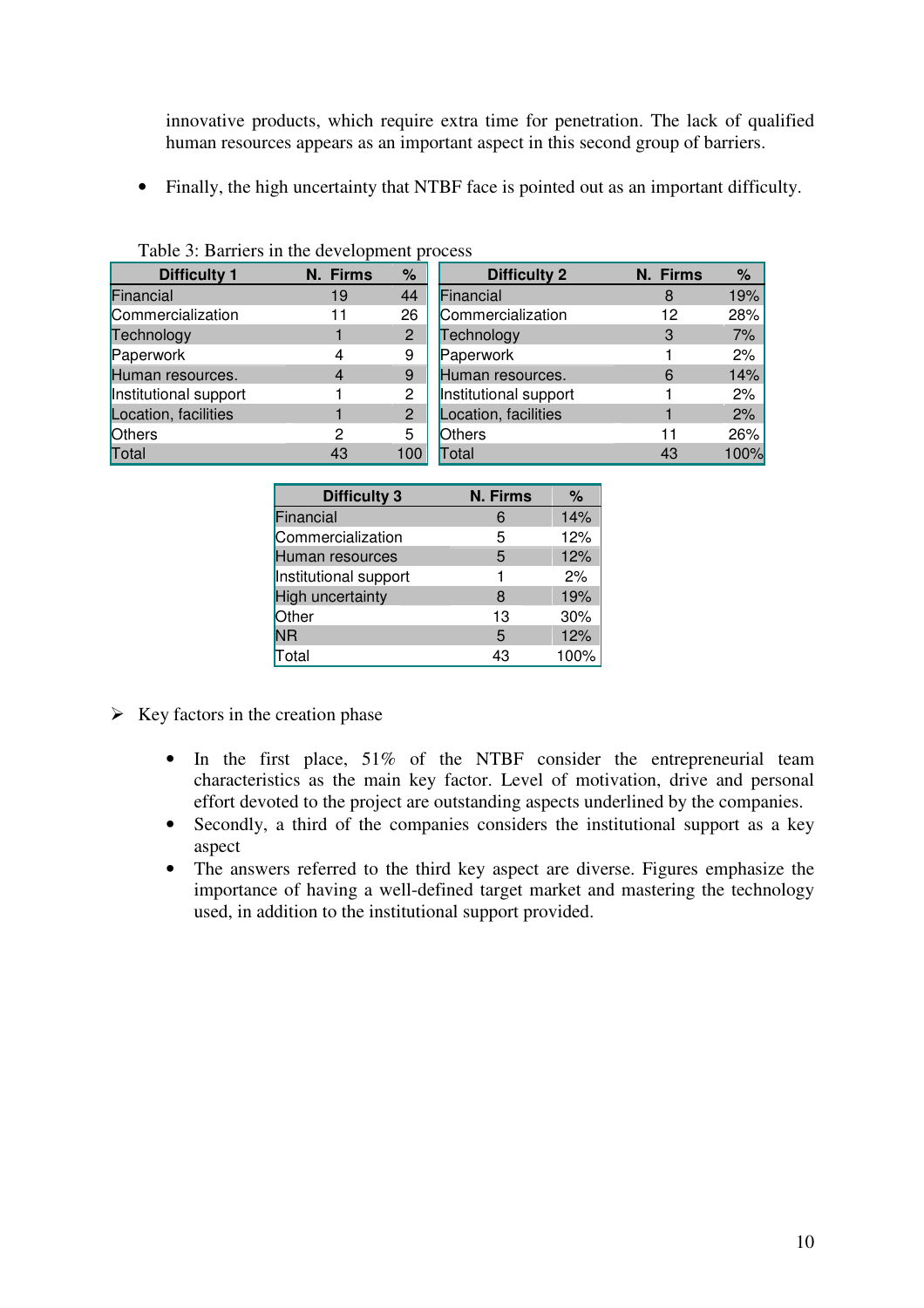Table 4: Key factors in the creation phase

| <b>Key factor 1</b>        | N. Enterprises % |                | <b>Key factor 2</b>        | N. Enterprises % |     |
|----------------------------|------------------|----------------|----------------------------|------------------|-----|
| Previous experience of     |                  |                | Previous experience of     |                  |     |
| entrepreneurial team       | 3                |                | entrepreneurial team       |                  | 5   |
| Entrepreneurial team       |                  |                | Entrepreneurial team       |                  |     |
| characteristics            | 22               | 51             | characteristics            |                  | 26  |
| Well defined market        | 6                | 14             | Well defined market        |                  | 9   |
| Institutional support      | 6                | 14             | Institutional support      | 13               | 30  |
| <b>Financial statement</b> |                  | $\overline{2}$ | <b>Financial statement</b> |                  |     |
| Technology                 |                  |                | Technology                 |                  |     |
| <b>Others</b>              | 2                | 5              | <b>Others</b>              | 8                | 19  |
| <b>NR</b>                  |                  | 0              | <b>NR</b>                  | 2                | 5   |
| Total                      | 43               | 100            | Total                      | 43               | 100 |

| <b>Key factor 3</b>        | <b>N. Enterprises</b> | %    |
|----------------------------|-----------------------|------|
| Previous experience of     |                       |      |
| entrepreneurial team       |                       |      |
| Entrepreneurial team       |                       |      |
| characteristics            |                       |      |
| Well defined market        | 5                     | 12   |
| Institutional support      | 8                     | 19   |
| <b>Financial statement</b> | 2                     | 5    |
| Technology                 | 6                     | 14   |
| <b>Others</b>              | 9                     | 21   |
| <b>NR</b>                  | 8                     | 18   |
| Total                      | 43                    | 100% |

- $\triangleright$  The NTBF in the sample have been in contact with different supporting institutions. In this sense, 42% of the NTBF have received the support from more than one institution.
- $\triangleright$  Firms were also asked about their training/educational needs to grow successfully. There seems to be a need for a greater knowledge and education on strategy and marketing fields. At the same time, nearly half of the firms would like to get more education on financing and internationalization.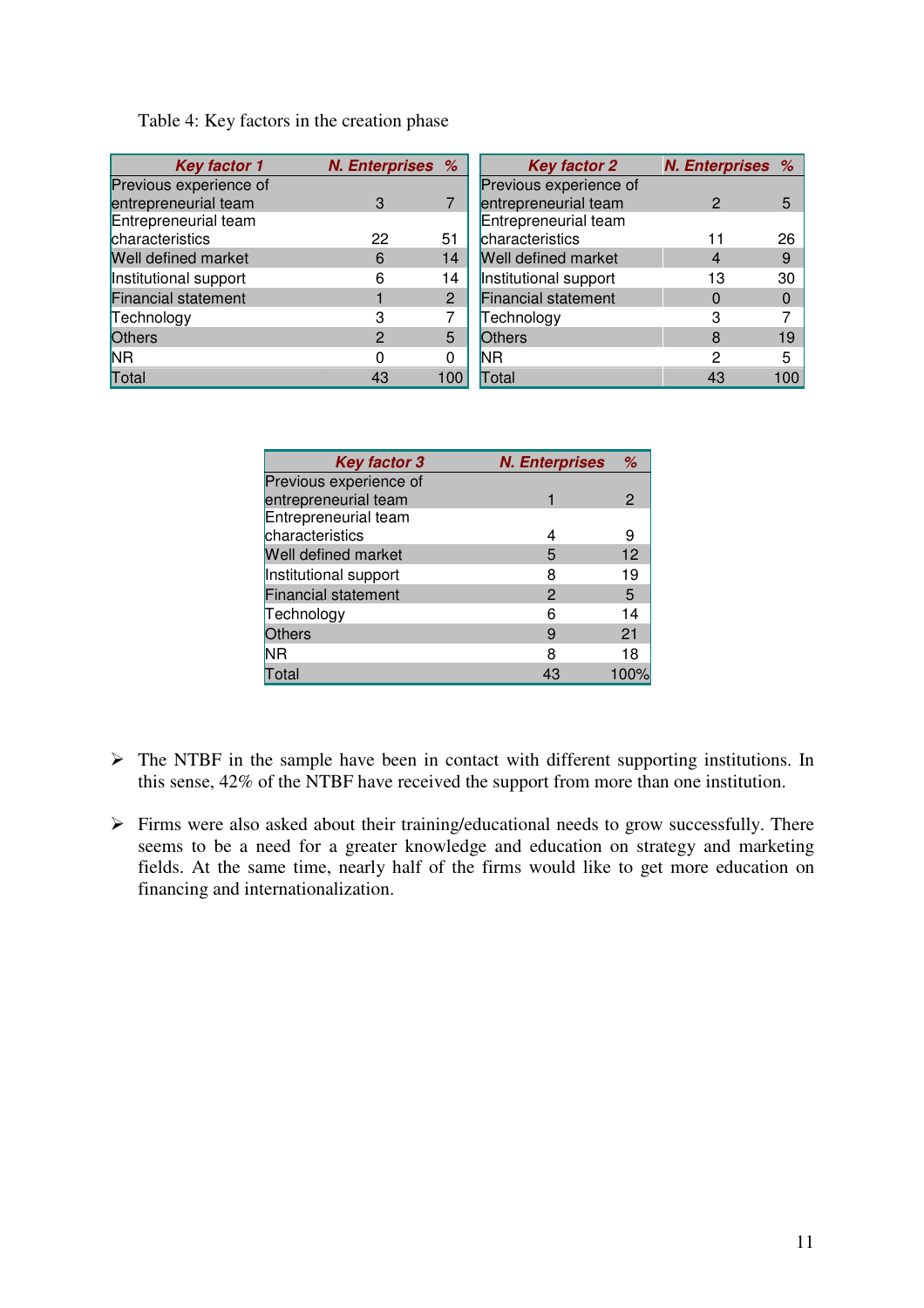

Figure 5: Areas in which further training is needed

 $\triangleright$  Finally, most of the companies (82%) admit to have information about the supporting services offered by different institutions provided by Basque, Spanish either European institutions

#### **Conclusion**

- $\triangleright$  The period between 2000-2005 is especially active in the appearance of new ventures, coinciding with the boom of *dotcom* companies. More of 60% of companies of the sample were created during these period of time. Biotechnology sector seems that begins to take off in the Basque Country; in fact, 7 of the 8 companies in this group were created after 2000.
- $\triangleright$  Two out of three NTBF has the origin in individual initiatives (20). The second group of source of new ventures are Technology Centres (8). University has gained relative importance (with 6 university spin-off in the sample). There is still a lack of entrepreneurial culture in Basque Science and Technology system. Much effort must be done to enhance entrepreneurship in the system.
- $\triangleright$  Nevertheless the entrepreneurs have been in contact with different supporting institutions during the creation process. In this sense, 42% of the NTBF have received some support from more than one institution.
- $\triangleright$  Most of the companies (82%) admit to have information about the supporting services offered by different institutions from Basque Country, Spain either Europe.
- $\triangleright$  Barriers to financial resources are the main difficulty for 44% of the sample NTBF. The absence of risk capital and the difficulties to finance long-term loans are some of the reasons underlined in this sense. Much effort should be done in order to create new formulas to cover the financial needs of NTBF.
- $\triangleright$  The 51% of the NTBF consider the entrepreneurial team characteristics as the main key factor. Level of motivation, drive and personal effort devoted to the project are outstanding aspects by the companies.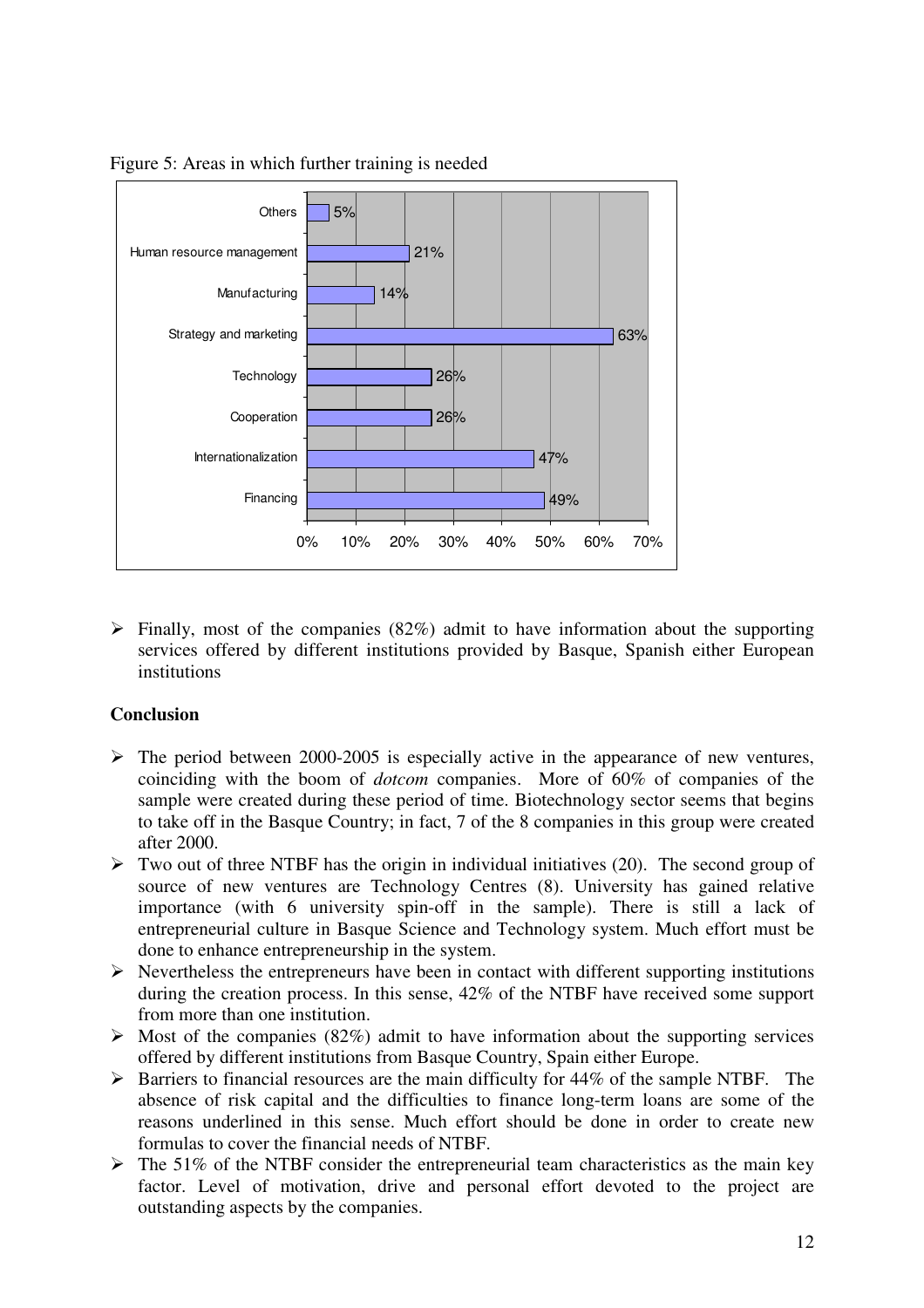- $\geq 63\%$  of the NBTF need better education on strategy and marketing to tackle with challenges in the commercialization and growth phases.
- $\triangleright$  Taking in account, in one hand, barriers related to commercialization plus the technician profile of many of the entrepreneurs, and the necessity of further education on marketing and strategy fields, in the other hand: What can be done to improve this cross-section?

### **CONCLUDING REMARKS**

The important role that Supporting Institutions may play in the development process of new ventures has been addressed in this paper. The need of greater coordination among existing institutions has been underlined in order to avoid overlapping in the offered services. Future policy programs should be oriented to increase the consistency of the supporting system.

The creation of suitable environmental conditions requires a wholehearted support to build new infrastructures and necessary services in order to improve the general capability of the supporting institutions of transforming knowledge into viable ventures.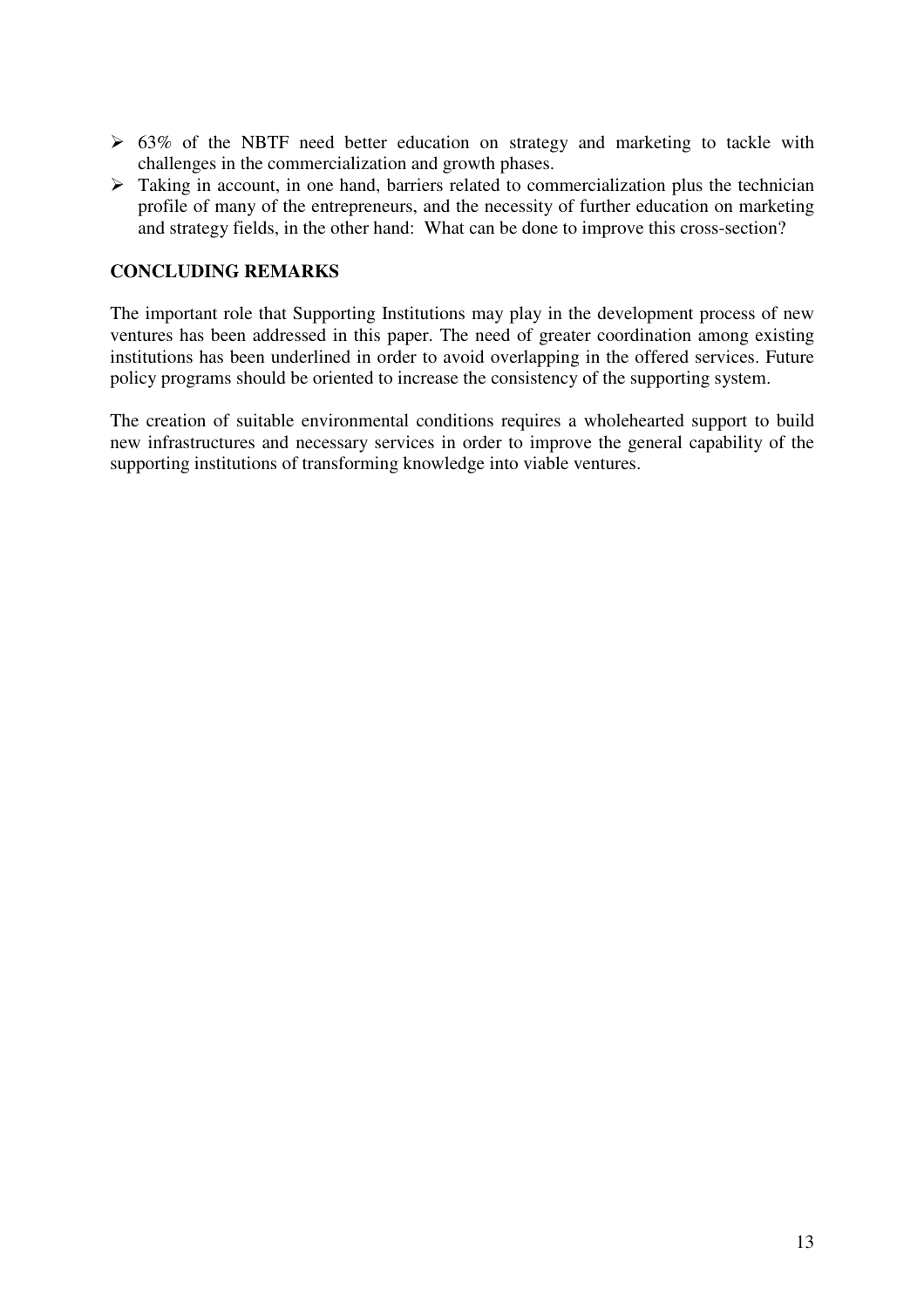#### **References**

Acs Z.J. & Audretsch, D.B. (2005): *Small Firms and Entrepreneurship*, Cambridge University Press

Almus, Matthias/ Nerlinger, Eric A. (1999): Growth of New Technology-Based Firms: Which Factors Matter? *Small Business Economics*, 13, 2, pp.141-54

Armington, C. & Acs, Z.J. (2002): *The Determinants of Regional Variation in New Firm Formation*, *Regional Studies*, 1, pp.33–45.

Autio, E. & Lumme, A. (1998): Does the Innovator Role Affect the Perceived Potential for Growth? Analysis of Four Types of New, Technology-Based Firms, *Technology analysis and Strategic Management*, 10, 1, pp.41-54

Dimov & Murray (2002): *Literature survey of Venture Capital Support Schemes in Europe*, Project IFISE, London Business Scholl

Burgelman, R. et al (2004): *Strategic management of technology and innovation*, McGraw-Hill

Clarysse & Moray (2004): A process study of entrepreneurial team formation: the case of a research-based spin-off, *Journal of Business Venturing*, Vol 19, 55-79.

Cluster del conocimiento (1999): *Gestión de nuevas empresas de base tecnológica en el País Vasco*. Ediciones PMP.

Cluster del conocimiento (2002): *Creación y gestión de nuevas empresas de base tecnológica*. Ediciones PMP.

Isaksen, A and Remoe, S.O. (2001): New approaches to innovation policy: some Norwegian examples, *European planning studies*, Vol. 9, n. 3.

Kazanjian & Drazin (1990): A stage-contingent model of design and growth for technology based new ventures, *Journal of Business Venturing*, Vol. 5, Issue 3.

Oakey, R., ed (1995): *High Technology New Firms. Variable barriers to growth*. London, Paul Chapman.

Oakey, R. ed (1998): *New Technology-Based Firms in the 1990s*r 4. Paul Chapman Publishing. London.

Oakey, R. ed (2002): *New Technology-Based Firms in the New Millennium*. Vol. 1. Elsevier. New York

Oakey, R. ed (2003): *New Technology-Based Firms in the New Millennium*. Vol. 2. Elsevier. New York

Oakey, R. ed (2004): *New Technology-Based Firms in the New Millennium*. Vol. 3. Elsevier. New York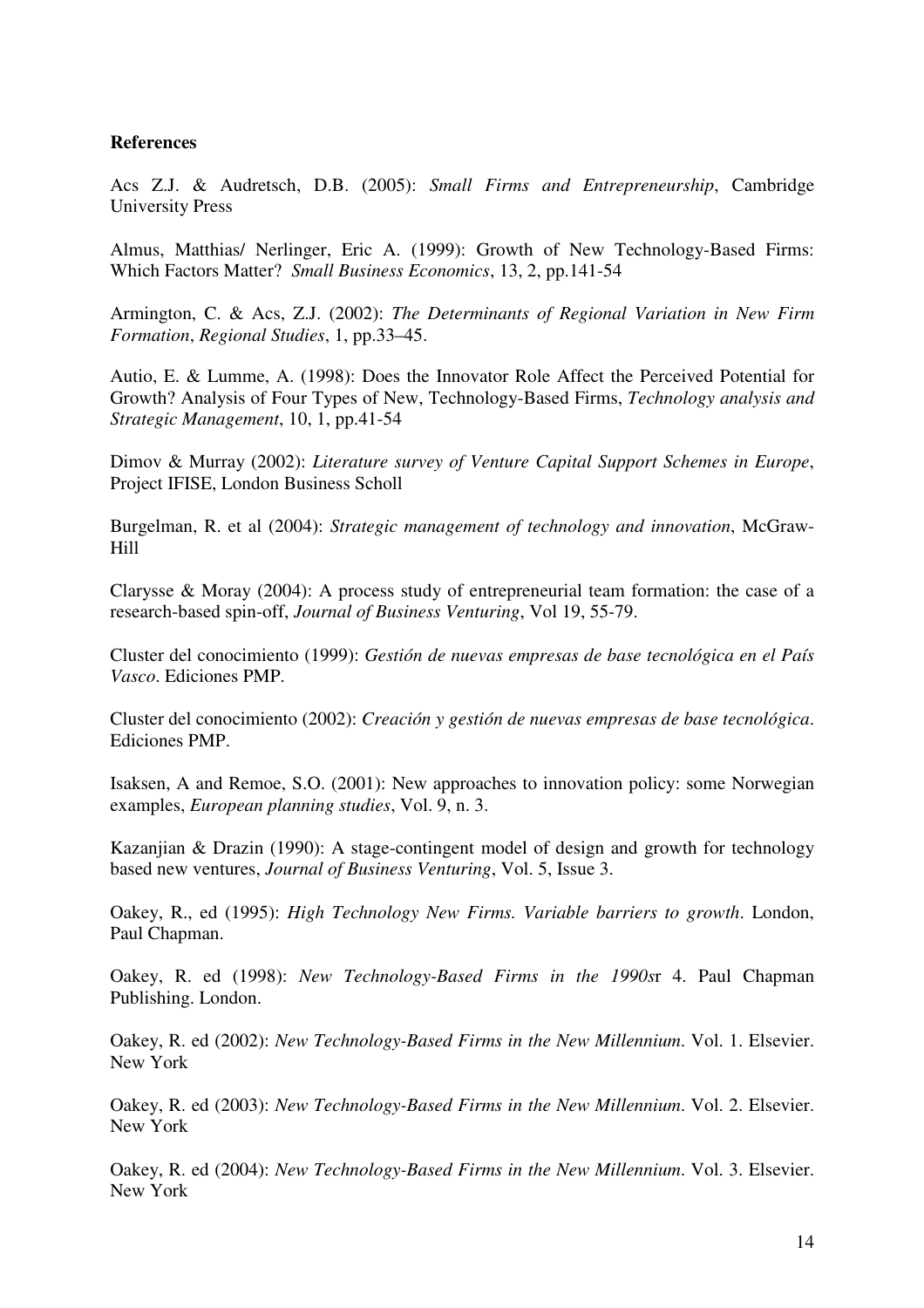Oakey, R. ed (2005): *New Technology-Based Firms in the New Millennium*. Vol. 4. Elsevier. New York

Roure, J.B. & Maidique, M.A. (1986): Linking prefunding factors and high-technology venture success: en exploratory study, *Journal of Business Venturing*, Vol. 3, august.

Sexton and Landstrom (eds) (2000): *Handbook of entrepreneurship*, Blackwell.

Spilling, O. (2004): *Commercialisation of Knowledge: a conceptual framework*. Paper presented in the 13<sup>th</sup> Nordic Conference on Small Business Research, Tromso.

Zahra, S.A. (ed) (2004): *Frontiers of entrepreneurship research*. Babson.